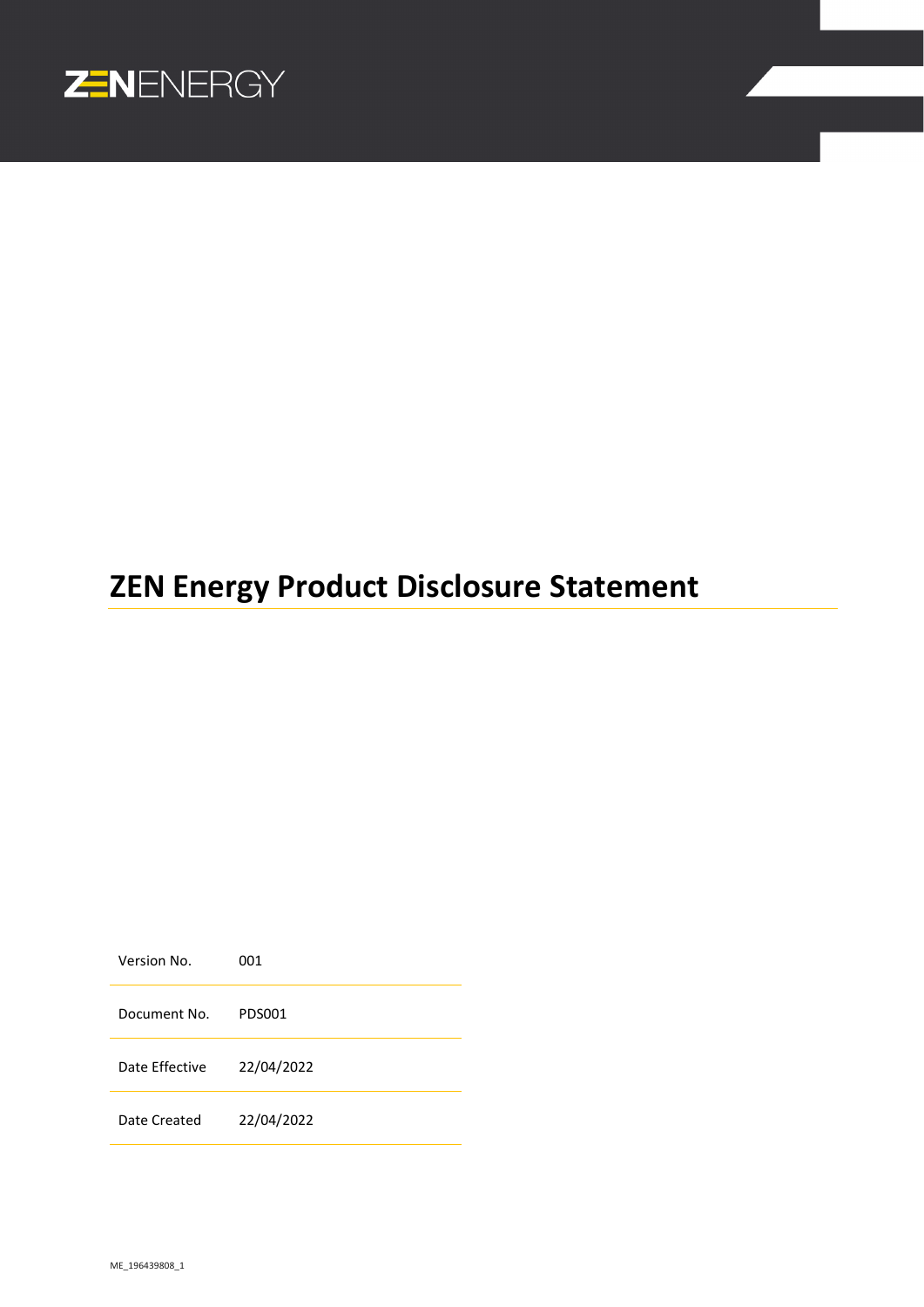## **Contents**

| <b>Information about our Market Retail Contract</b> |                                 | 3 |
|-----------------------------------------------------|---------------------------------|---|
|                                                     | 1. Commencement and duration    | 3 |
|                                                     | 2. Cooling off period           | 3 |
|                                                     | 3. Prices, charges and benefits | 3 |
|                                                     | 4. Security deposits            | 4 |
|                                                     | 5. Concessions and rebates      | 4 |
|                                                     | 6. Billing and payment          | 4 |
|                                                     | 7. Termination                  | 4 |
|                                                     | 8. Electronic transactions      | 5 |
| 9.                                                  | <b>Complaints</b>               | 5 |

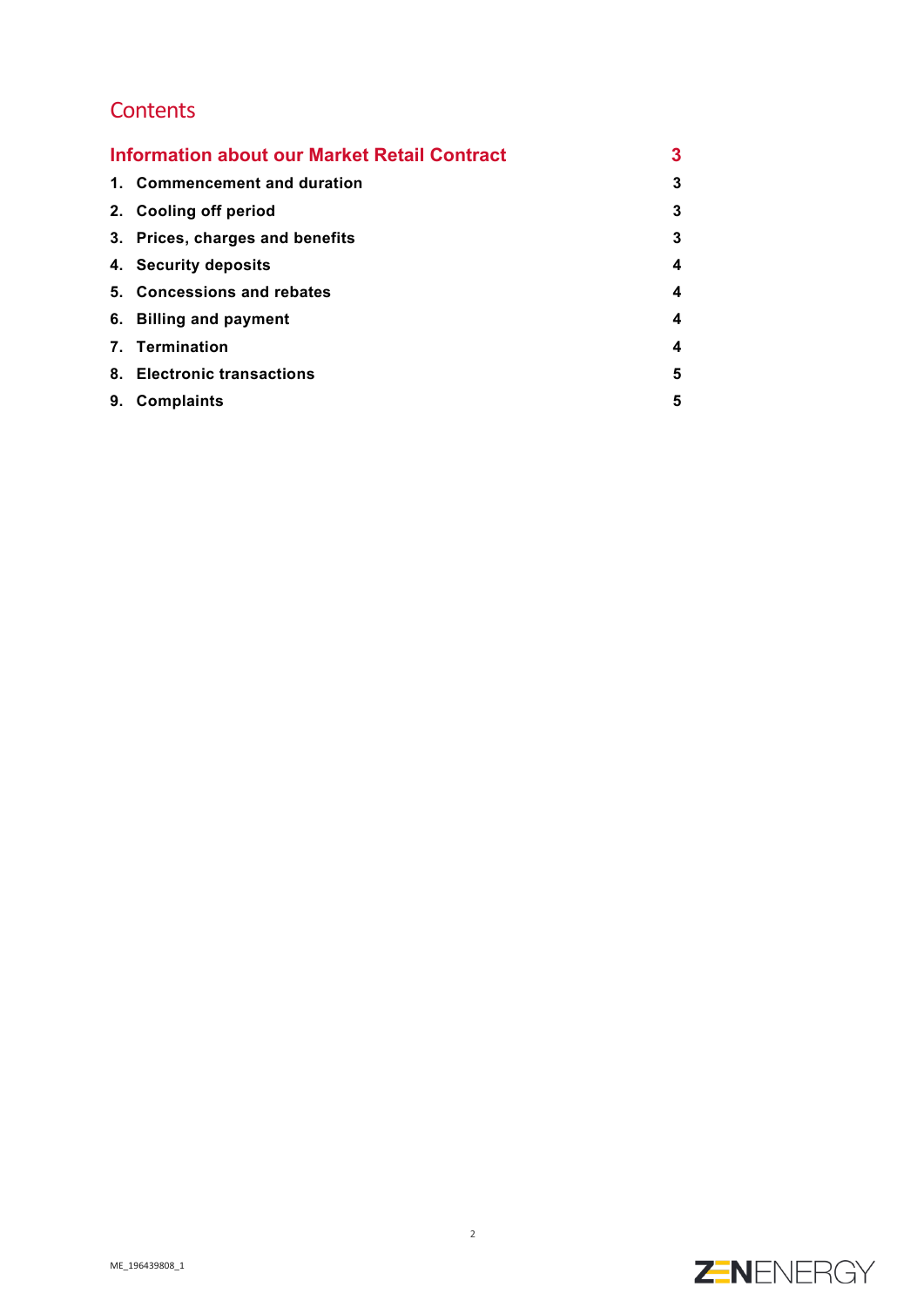# Information about our Market Retail Contract

This Product Disclosure Statements (**PDS**) provides important information about our Market Retail Contract (**Contract**). Unless otherwise defined in this PDS, the definitions of capitalised terms in the PDS can be found in the Contract.

## 1. Commencement and duration

Your Contract starts on the date that you receive the Welcome Pack from us which is our written acceptance of your request to have ZEN Energy sell you Electricity at your Premises on the terms and conditions set out in the Contract.

The Contract is ongoing and will continue until it is terminated in accordance with its terms.

Our obligation to sell you electricity under the Contract starts on the date on which all of the following conditions have been fulfilled:

- (a) we become financially responsible for the Connection Point for the Premises;
- (b) the appropriate Meter has been installed at the Premises; and
- (c) the Connection Point is registered with AEMO under the Regulatory Requirements.

Entering into the Contract constitutes your consent to us completing the transfer to ZEN Energy for selling you electricity at your Premises and becoming financially responsible for the Connection Point on and from the Start Date.

### 2. Cooling off period

The Contract provides your right to withdraw within 10 Business Days from the date you receive the Welcome Pack (**Cooling-off Period**). You can exercise this right of withdrawal during the Cooling-off Period even if you have agreed to or entered into the Contract with us.

If you withdraw from the Contract during the Cooling-off Period:

- (a) if we have already become the Financially Responsible Retailer for the Premises, the Premises will be transferred back to the previous Financially Responsible Retailer; or
- (b) if we have not already completed the transfer and become the Financially Responsible Retailer, the Premises will remain with your current Financially Responsible Retailer.

If we have provided Electricity under the Contract at your request through a new Connection and you withdraw from the Contract during the Cooling-off Period, we will charge you the Connection Charge.

#### 3. Prices, charges and benefits

Our Energy Charges under the Contract for the sale of Electricity and any other goods or services to you at the Premises are specific to a particular Energy Plan and are set out in the Energy Plan Confirmation.

We may vary the Energy Charges at any time by giving you written notice in accordance with the Contract. Please refer to the Contract for further information about the variation of the Energy Charges.

The details of any benefits we have offered you (if any) are set out in the Energy Plan Confirmation.

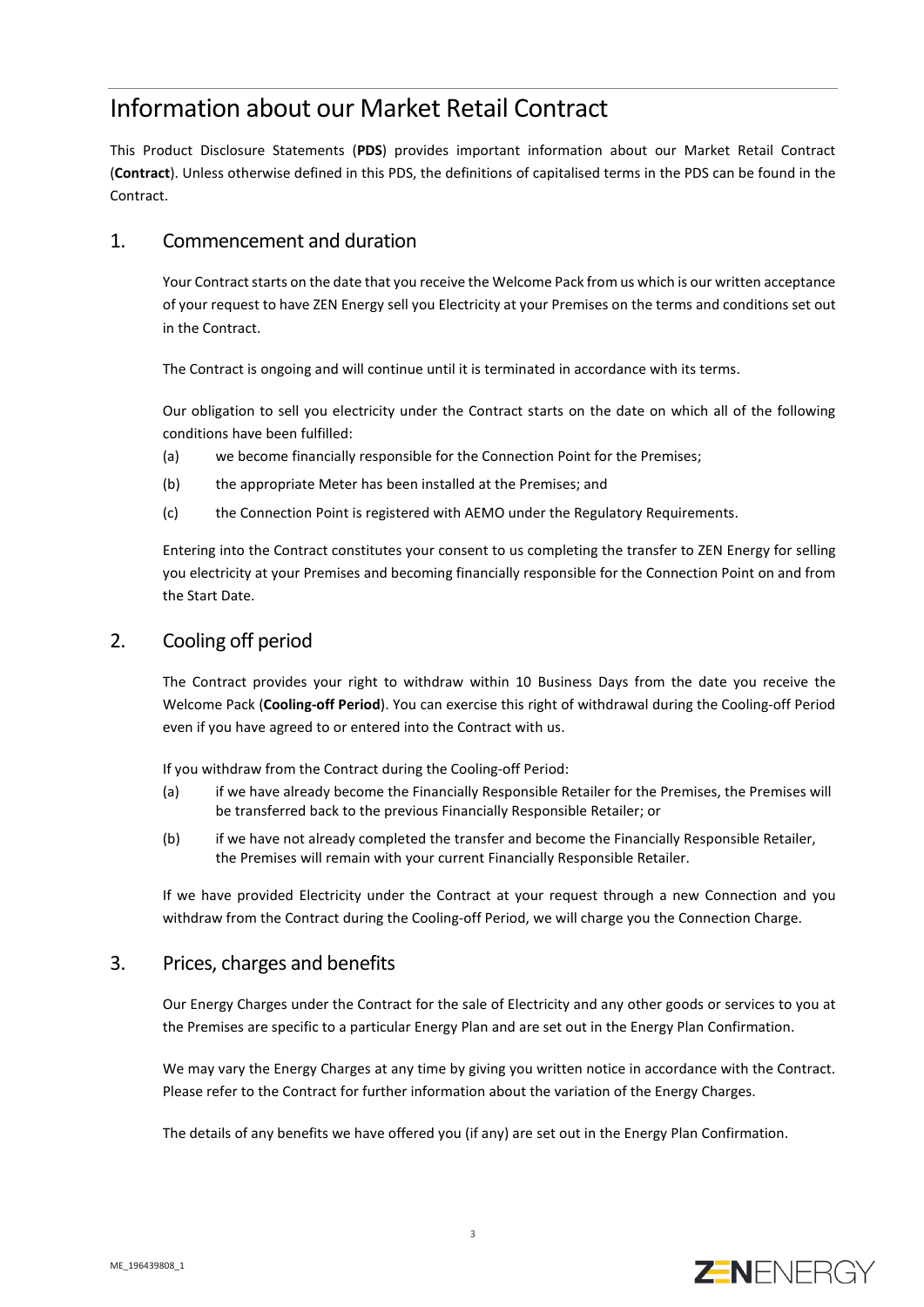### 4. Security deposits

We may require that you provide a Security Deposit to offset any amount you owe under the Contract if you fail to pay a bill and we arrange for Disconnection, or in relation to a final bill (e.g. when you vacate the Premises or you stop purchasing Electricity from us).

#### 5. Concessions and rebates

If you are entitled to any government fund energy charge rebate, concession or relief scheme, you must inform us in writing and provide us with the details of your entitlement for us to process the relevant rebate. We will not process any energy charge rebate unless you have requested us in writing to process such request and provided the relevant information about your entitlement.

#### 6. Billing and payment

Bills we send to you (**bills**) will be calculated on:

- (a) the amount of Electricity consumed at your Premises during the Billing Cycle (using information obtained from reading your Meter or otherwise in accordance with the Regulatory Requirements); and
- (b) the amount of fees and charges for any other services provided under this Contract during the Billing Cycle; and
- (c) the charges payable for services provided by your Distributor, including connection charges if you have asked for a new connection or connection alteration and have not made alternative arrangements with your Distributor.

We may estimate the amount of Electricity consumed at the Premises if your meter cannot be read, if your metering data is not obtained (for example, if access to the meter is not given or the meter breaks down or is faulty), or if you otherwise consent.

We will send you a bill to your nominated email address or postal address bill after the end of each Billing Cycle. Your Billing Cycle will be specified in your Energy Plan Confirmation.

You must pay us the full amount shown on your bill by the Due Date by BPAY® or any other method described in your bill or agreed by us.

#### 7. Termination

The Contract will end:

- (a) on a date agreed between you and us;
- (b) subject to you giving us safe and unhindered access to the Premises to conduct a final Meter read, 20 Business Days' after you give us notice that you wish to end the Contract;
- (c) 20 Business Days' after we give you notice that we wish to end the Contract;
- (d) if you start to buy electricity for the Premises from us under a different retail contract, on the date that retail contract starts;
- (e) if you start to buy electricity for the Premises from a different Retailer under a retail contract, on the date that retail contract starts;
- (f) if a different customer starts to buy electricity under a retail contract (either with us or a different Retailer) for the Premises, on the date that customer's retail contract starts;
- (g) if the Premises are disconnected in accordance with the Contract and is not reconnected in accordance with the Contract, 10 Business Days from the date of Disconnection; or